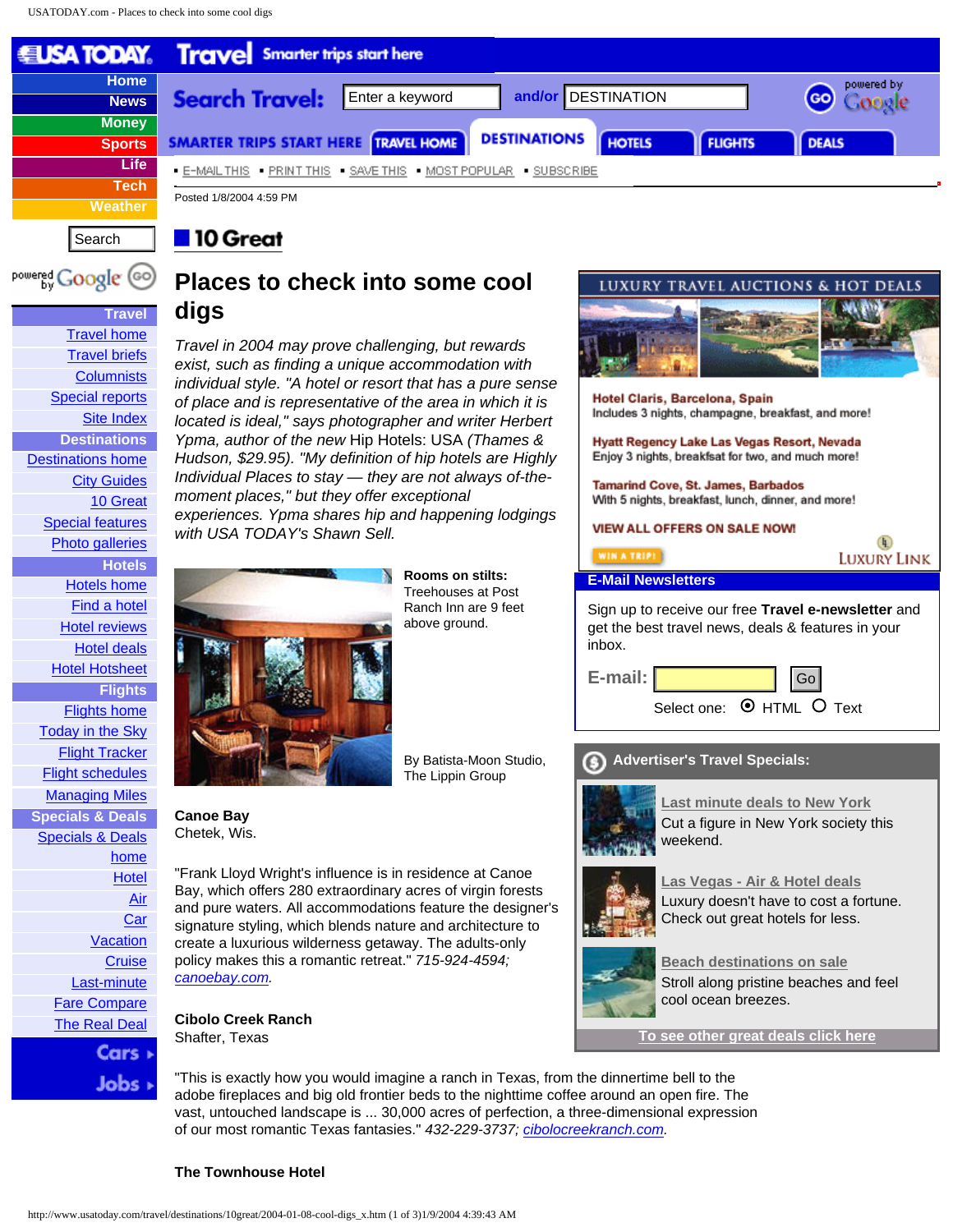#### Miami Beach

A fun South Beach hotel with a fantastic location on Collins Avenue just off the beach, "the Townhouse has an upbeat vibe that makes it a cool place to chill out cheaply. Designed with creativity and simple elements, the effect is fun, modern and eclectic. Check out the outdoor living room lined with red waterbeds for reclining, exercise machines in the corridor and a downstairs lounge." *305-534-3800; [www.townhousehotel.com.](http://www.townhousehotel.com/)* 

#### **Hotel San José**

Austin

"Austin is the Amsterdam of Texas, bursting with creative people and great bars and restaurants. Originally a motel, the San José is not expensive, but it has a design integrity that incorporates timber furniture with modern minimalism. Catering to an urban and urbane crowd, there is plenty of outdoor space and the little touches, such as breakfast delivered in compartmentalized wooden trays add to the low-key cool." *512-444-7322; [sanjosehotel.com](http://sanjosehotel.com/).* 

### **The Viceroy**

Los Angeles

"The Viceroy has a prime location in Santa Monica, only a block away from the sea and is a favorite for stylized 'modern colonial' design, which is full of glamour, innovation and green the color scheme that works its way through the hotel." *310-260-7500; [viceroysantamonica.](http://viceroysantamonica.com/) [com.](http://viceroysantamonica.com/)* 

## **Ace Hotel**

**Seattle** 

The former boarding house represents the urban café culture that Seattle is known for. With "the coolest communal bathrooms around," minimalism reigns, but "rooms and public spaces are white, fun and inexpensively decorated." *206-448-4721; [theacehotel.com](http://theacehotel.com/).* 

### **The Shaker Inn**

Enfield, N.H.

"In addition to being affordable and showcasing the natural beauty of the New Hampshire landscape, this inn introduces guests to the simple, spare and beautiful experience of Shaker living. Little has been done to change the original stone building since the Shakers were in residence, so visitors can stay in a truly authentic environment." *603-632-4900; [theshakerinn.](http://theshakerinn.com/) [com.](http://theshakerinn.com/)* 

### **Korakia Pensione**

Palm Springs, Calif.

"With the heat, palm trees and laid-back lifestyle, guests immediately notice the influences from Morocco, Greece and Mexico here at this villa, originally built by a Scottish architect in memory of his beloved Tangier. Korakia is a seductive retreat from reality; a place where you don't feel like you are anywhere but in a desert." *760-864-6411; [korakia.com.](http://korakia.com/)* 

### **Intercontinenal Mark Hopkins**

San Francisco

"Sophisticated San Francisco is one of the most European places in the USA. The refined Mark Hopkins, an American institution that combines Spanish renaissance styles with the feel of a French chateau, embodies elegance with its grand Nob Hill setting, its colorful history and its famous visitors." *415-392-3434; [markhopkins.net.](http://markhopkins.net/)* 

**Post Ranch Inn at Big Sur**  Big Sur, Calif.